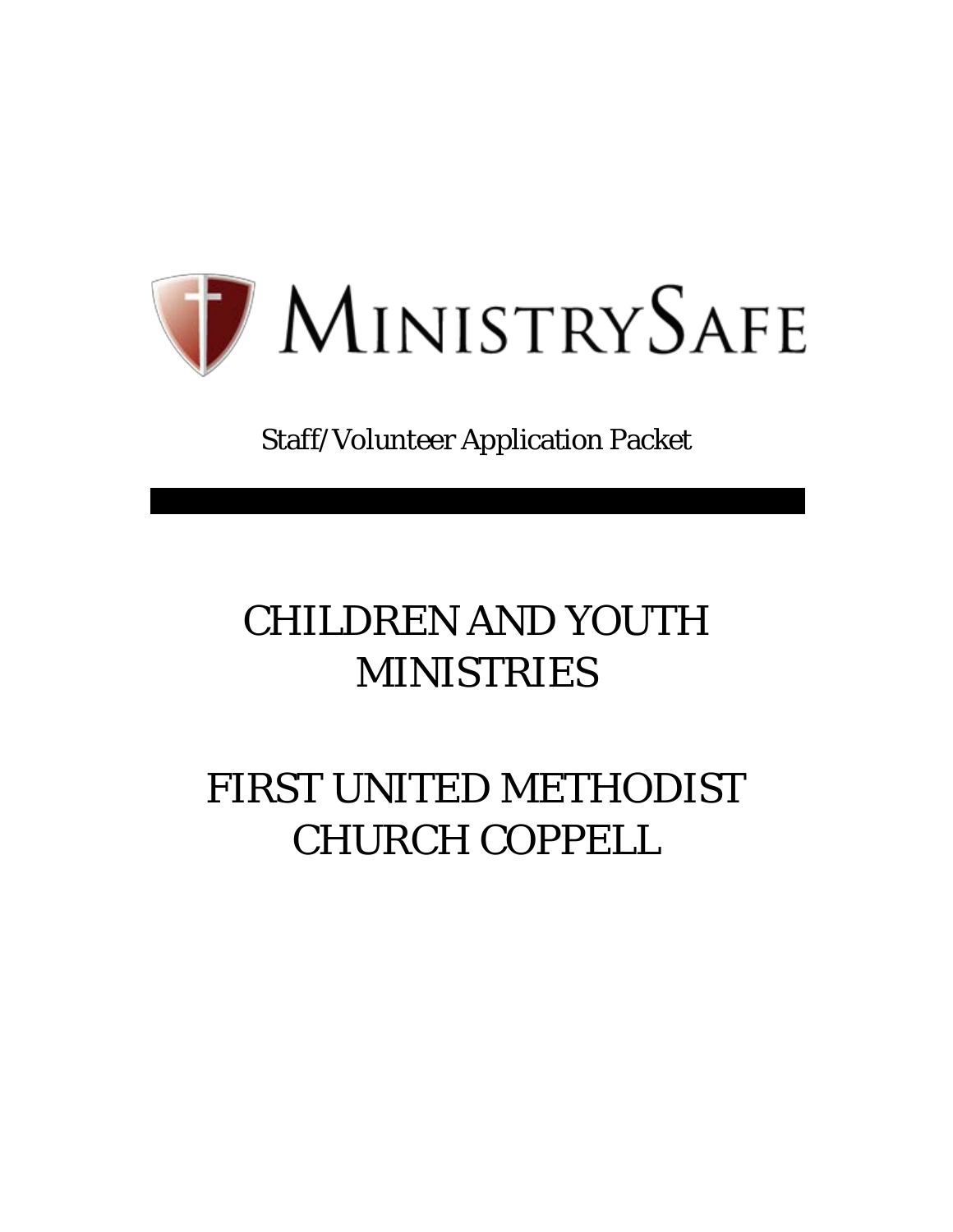## First United Methodist Church Coppell Ministry Safe Staff/Volunteer Application Form

### **CONFIDENTIAL**

This application should be completed by all applicants for any staff/volunteer position involving the supervision of minor children, youth or vulnerable adults. This is not an employment application. The purpose of this form is to assist in the creation of a safe environment for children, students and vulnerable adults who participate in the programs of First United Methodist Church Coppell or use of its facilities.

|                           |                                                                                                  | Ministry |
|---------------------------|--------------------------------------------------------------------------------------------------|----------|
|                           |                                                                                                  |          |
|                           | Marital Status: ______ (single, married, separated, divorced, widowed, etc.) Sex _____ M _____ F |          |
|                           | Are you a member or regular attender of this church? If so, for how long?                        |          |
|                           | How long have you lived at your current address? ________________________________                |          |
|                           |                                                                                                  |          |
|                           |                                                                                                  |          |
| during the past 10 years: | Please list the name, address, city and state of other churches you have attended regularly      |          |
|                           |                                                                                                  |          |
|                           |                                                                                                  |          |
|                           |                                                                                                  |          |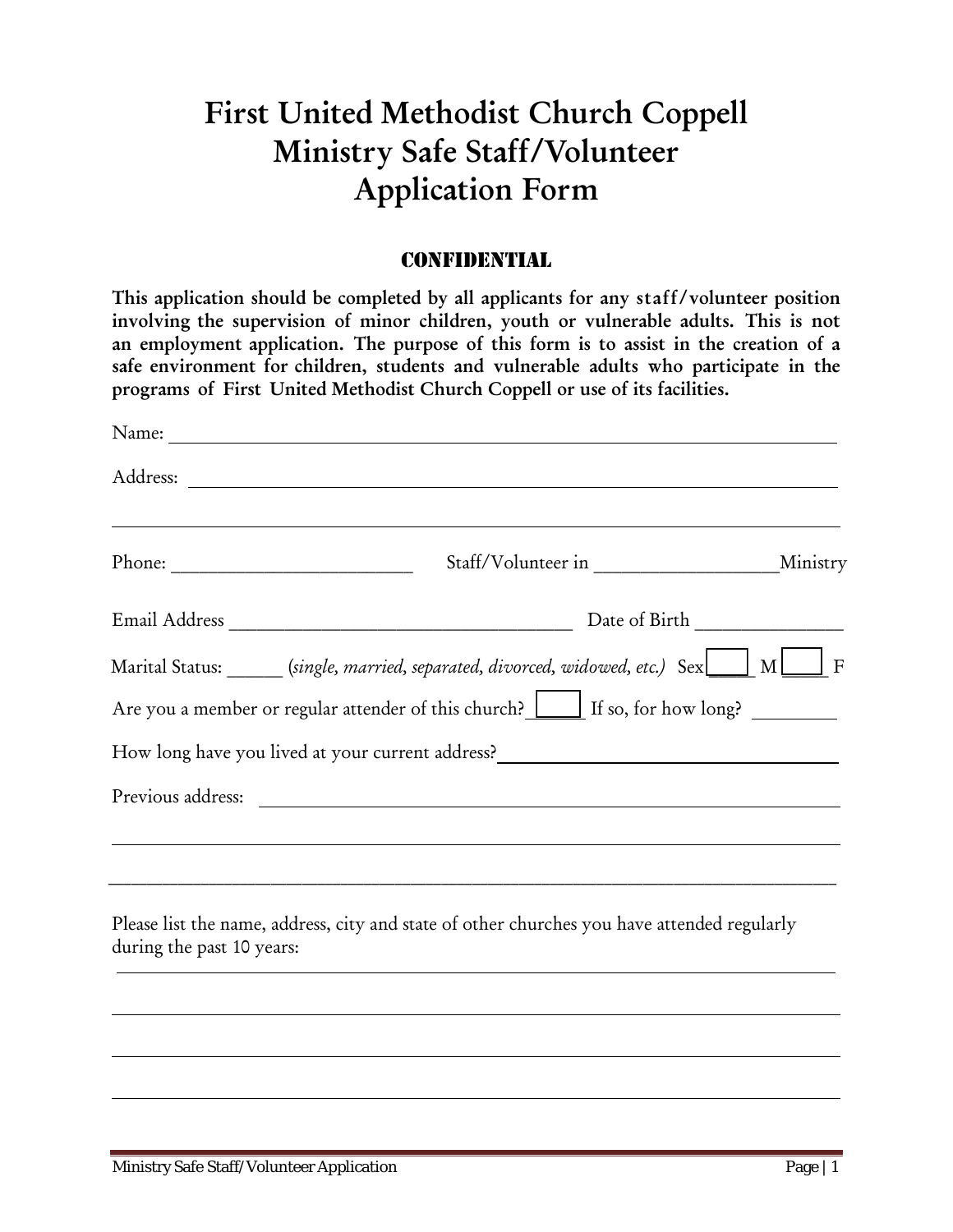Please list *all previous* church *work* involving children, students or vulnerable populations (impaired, adults, special needs individuals etc.). (List each church's name and address, type of work carried out, dates, and a contact person familiar with your work there. Use back of this page for more space, if necessary.)

Please list *all previous* non-church *work* involving children, students or vulnerable populations. (List each organization's name and address, type of work carried out, dates and a contact person familiar with your work there.)

List any talents, vocations, preparation, training or other experiences which have equipped you to work with children, students or vulnerable adults:

Please list three persons/references, other than relatives, who have knowledge of your work with children, students or vulnerable adults. Please provide name and email address.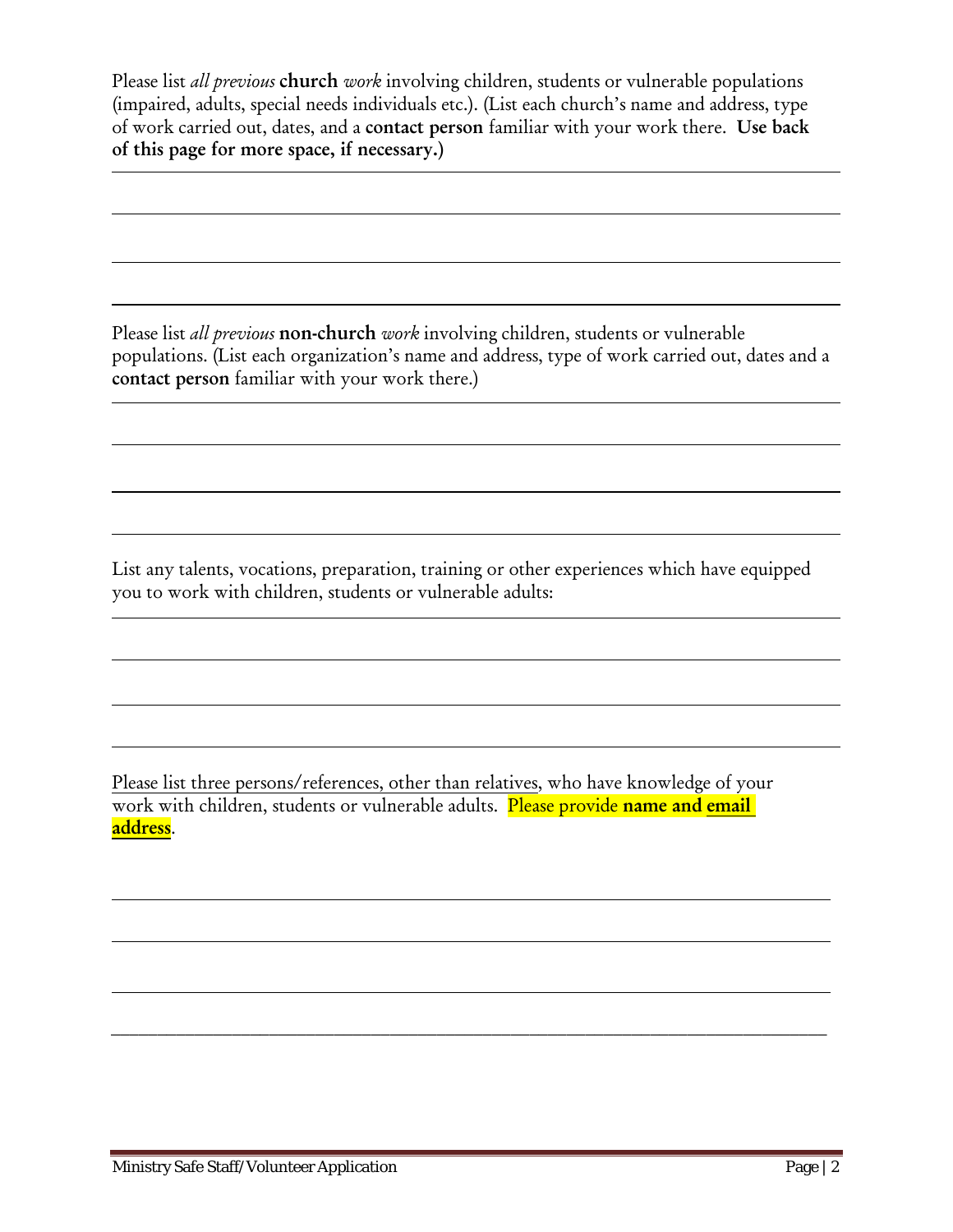Why do you want to work with children, students or vulnerable adults at First United Methodist Church?

Do you have a preference concerning the age group or sex of children or students with whom you would like to work? Why?

What is your philosophy concerning re-direction or discipline of children?

### RELEASE

I authorize First United Methodist Church Coppell to contact all individuals, organizations and references listed on this Ministry Safe Staff/Volunteer Application Form in order to verify the information I have provided to the church. I agree to release from liability any person or organization that provides information concerning me, including those persons I have listed as references, as well as contact persons from my previous church and non-church work, listed on this application.

I specifically authorize the church to undertake a criminal background check concerning my past.

I understand and agree that any information received from the background check and application verification will not be disclosed to me, and I hereby waive any right I may have to inspect any information provided about me by any person or organization identified by me on this form.

By signing this form, I certify and affirm that the information I have given on this form is true, complete and correct in all respects.

| Staff/Volunteer Signature: | $\bm{\mathcal{Q}}$ ate: $\bm{\mathcal{Q}}$ |
|----------------------------|--------------------------------------------|
|----------------------------|--------------------------------------------|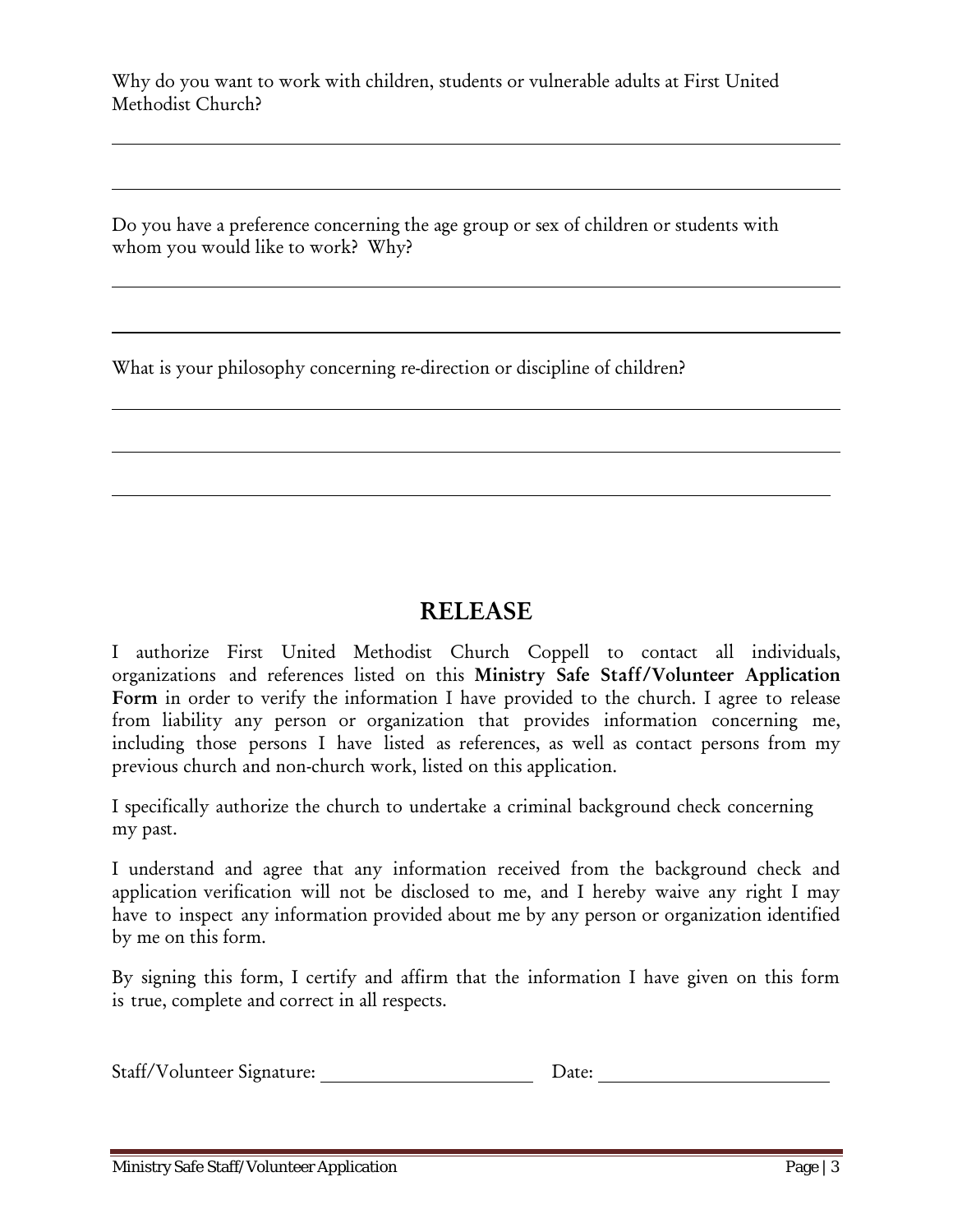## Staff/Volunteer Statements and Agreed Code of Conduct

Please initial each of the following statements:

- I declare that all statements contained in my Application Form are true. I understand that any misrepresentation or omission is cause for dismissal from any ministry involvement.
- I understand that my references and contacts from prior church or non-church work with children, student, or vulnerable adults will be contacted and that an appropriate criminal background check will be conducted. I authorize investigations of all statements contained in this application. I specifically authorize the church to undertake a criminal background check of my past.
- I understand that I must be interviewed and recommended by a member of the First United Methodist Church Coppell Screening and Selection Committee before I begin service as a staff/volunteer in First United Methodist Church ministries.

I understand that I can withdraw from the application process at any time.

- I understand that First United Methodist Church Coppell has a policy of ZERO TOLERANCE FOR ABUSE and takes all allegations of abuse seriously. I further understand that First United Methodist Church Coppell cooperates fully with the authorities to investigate all cases of alleged abuse. Abuse of any kind is grounds for immediate dismissal from my staff/volunteer position and possible criminal charges.
- I declare that I am not a pedophile or child molester. I have not perpetrated physical abuse, sexual abuse, emotional abuse or neglect against a child, student or vulnerable adult, and I have never been accused of these acts.
	- I understand and agree that false statements regarding past conduct and/or present situations may be grounds for denial of this application to provide volunteer services, and that refusal to inform First United Methodist Church Coppell of the contents of a sealed criminal record will result in the automatic denial of the application.
- If accepted as a volunteer, I agree to read and abide by all Policies and Procedures provided to me by First United Methodist Church Coppell.

|  | Staff/Volunteer Signature: | Date: |  |
|--|----------------------------|-------|--|
|--|----------------------------|-------|--|

I have reviewed this application and have noted any missing information.

Ministry Safe Representative:  $\Box$  Date:  $\Box$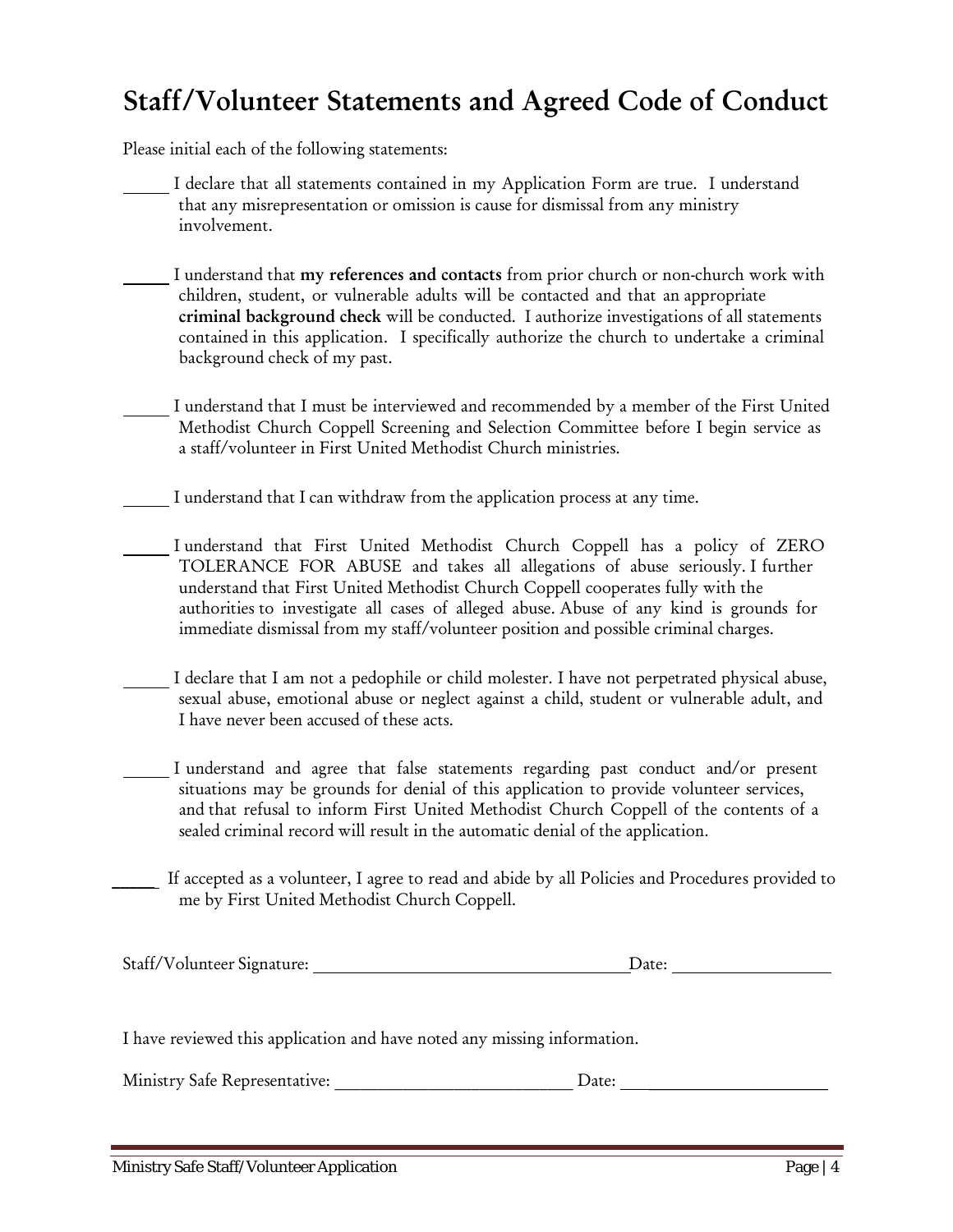## **APPENDIX I MinistrySafe Exceptions**